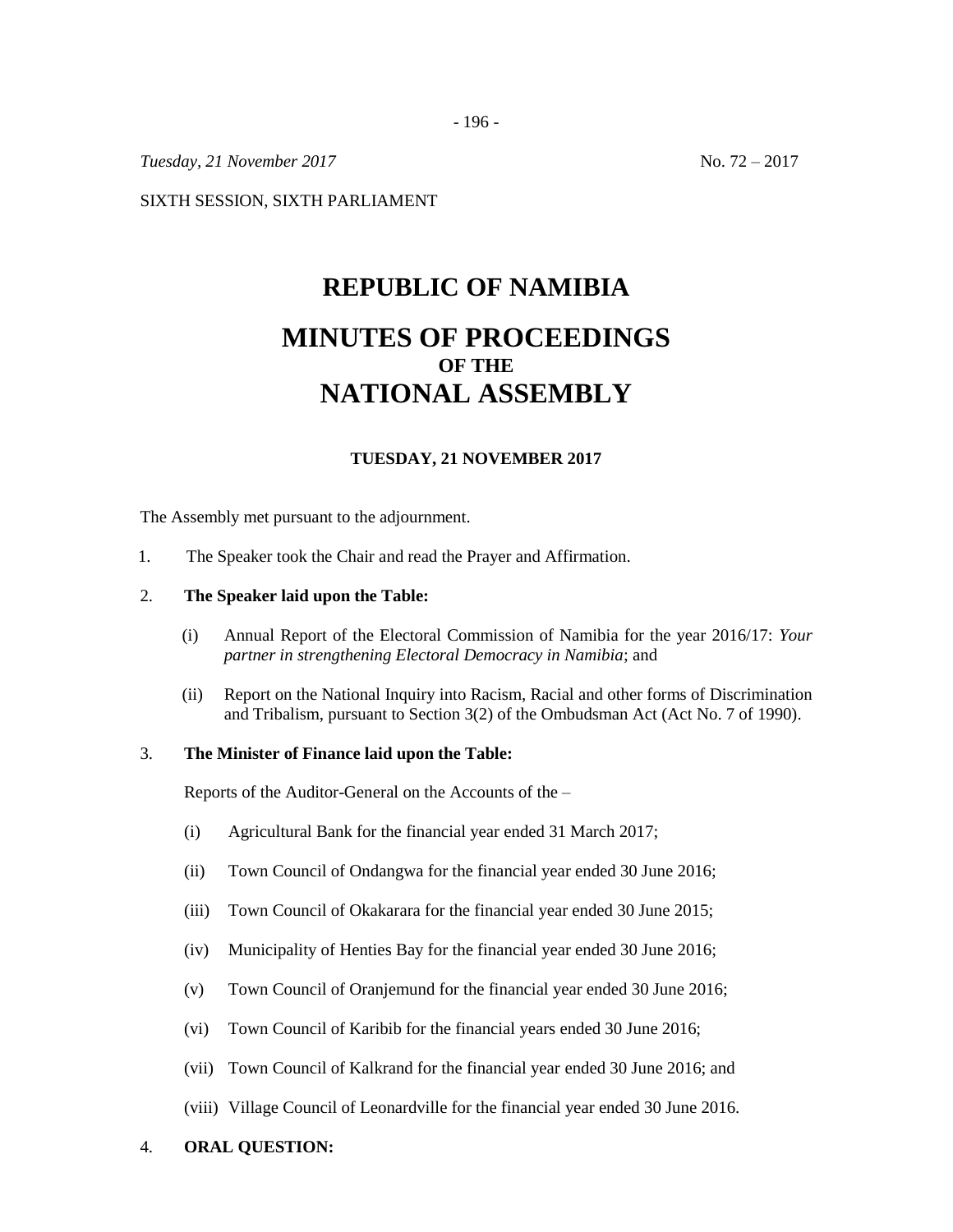Mr. Venaani (PDM) asked the Prime Minister (No. 34) – *Replied to.*

## 5. **Ms. !Nawases-Taeyele moved without notice, seconded by Mr. Hambyuka:**

That the proceedings on the Order Paper be, in terms of Rule 99(c) of the Standing Rules and Orders, not interrupted if still under consideration at 17h45.

Mr. Venaani, Mr. Maamberua and Mr Kavekotora registered their objections on behalf of their parties in terms of Rule 78 of the Standing Rules and Orders, and asked that their reservations be formally recorded in the Minutes of Proceedings.

## 6. **Ministerial Statement in terms of Rule 98 of the Standing Rules and Orders:**

The Minister of Finance made a statement and clarified on the Fitch Credit Ratings Opinion that was made on Namibia during 31 October – 1 November 2017.

## 7. **FIRST ORDER READ:**

Resumption of Debate on Second Reading – *Appropriation Amendment Bill* [B. 18 – 2017].

Question before the Assembly on Tuesday, 14 November 2017, as moved by the Minister of Finance (page 187).

Question put: That the Bill be read a Second Time.

Agreed to.

*Appropriation Amendment Bill* [B. 18 – 2017] read a Second Time.

The Minister of Finance moved, subject to Rule 32(c) of the Standing Rules and Orders, seconded by the Minister of Agriculture, Water and Forestry, that the Assembly goes into Committee.

Agreed to.

#### ASSEMBLY IN COMMITTEE:

Clause 1 and 2 put and agreed to. Schedule and Title put and agreed to.

## ASSEMBLY RESUMED:

Bill reported without amendment.

The Minister of Finance moved, seconded by the Minister of Land Reform: That the Bill be read a Third Time.

Agreed to.

*Appropriation Amendment Bill* [B. 18 – 2017] read a Third Time.

## 8. **SECOND ORDER READ:**